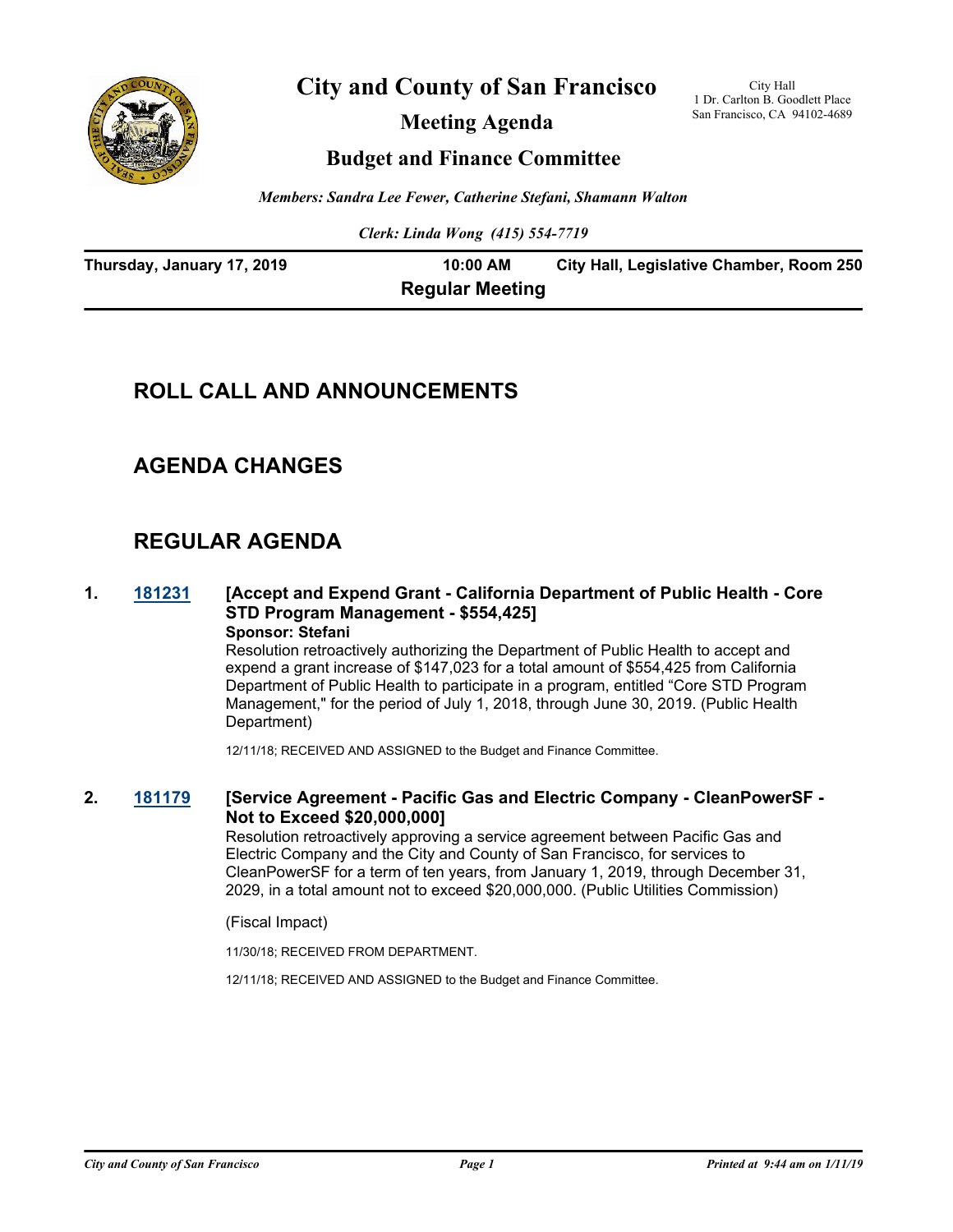## **3. [181224](http://sfgov.legistar.com/gateway.aspx?m=l&id=34095) [Grant Agreement - Tenderloin Housing Clinic - Supportive Housing Services - \$117,712,362]**

## **Sponsor: Mayor**

Resolution retroactively approving a grant agreement between the City and County of San Francisco, acting by and through the Department of Homelessness and Supportive Housing, and Tenderloin Housing Clinic for supportive housing services for formerly homeless adults for a term of July 1, 2014, through June 30, 2018, in an amount not to exceed \$74,342,402; retroactively approving the first amendment to increase the agreement amount by \$7,776,065 for a total amount not to exceed \$82,118,467; and approving the second amendment to extend the agreement by two years for a total contract term of July 1, 2014, through June 30, 2020, and to increase the agreement amount by \$35,593,895 for a total amount not to exceed \$117,712,362.

(Fiscal Impact)

12/11/18; RECEIVED AND ASSIGNED to the Budget and Finance Committee.

# **ADJOURNMENT**

# **LEGISLATION UNDER THE 30-DAY RULE**

*NOTE: The following legislation will not be considered at this meeting. Board Rule 3.22 provides that when an Ordinance or Resolution is introduced which would CREATE OR REVISE MAJOR CITY POLICY, the Committee to which the legislation is assigned shall not consider the legislation until at least thirty days after the date of introduction. The provisions of this rule shall not apply to the routine operations of the departments of the City or when a legal time limit controls the hearing timing. In general, the rule shall not apply to hearings to consider subject matter when no legislation has been presented, nor shall the rule apply to resolutions which simply URGE action to be taken.*

*(There is no legislation pending under the 30-Day Rule.)*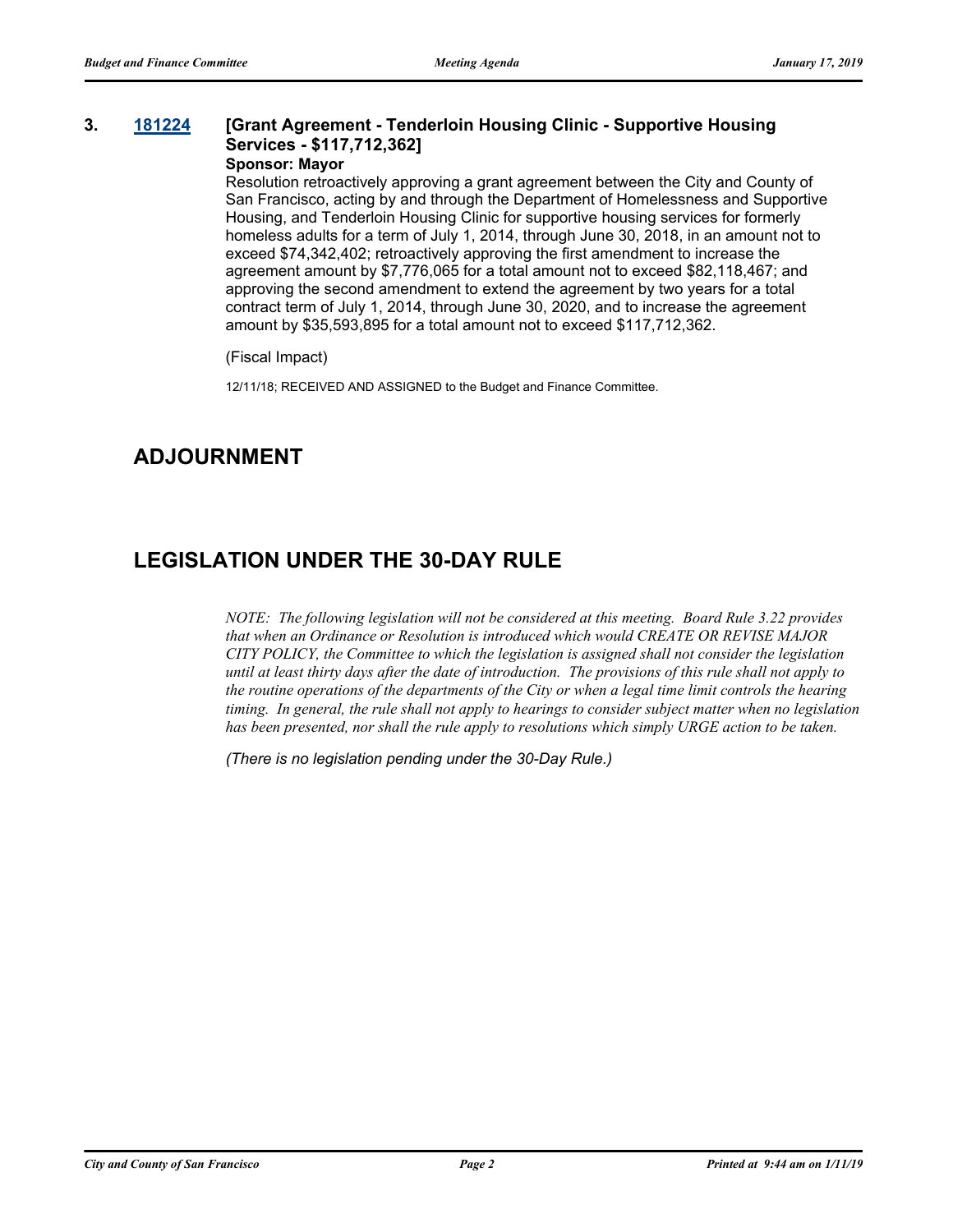### **Agenda Item Information**

Each item on the Consent or Regular agenda may include the following documents:

1) Legislation, 2) Budget and Legislative Analyst report,

3) Department or Agency cover letter and/or report, 4) Public correspondence

Items will be available for review at City Hall, 1 Dr. Carlton B. Goodlett Place, Room 244, Reception Desk.

### **Meeting Procedures**

The Board of Supervisors is the legislative body of the City and County of San Francisco. The Board has several standing committees where ordinances and resolutions are the subject of hearings at which members of the public are urged to testify. The full Board does not hold a second public hearing on measures which have been heard in committee.

Board procedures do not permit: 1) persons in the audience to vocally express support or opposition to statements by Supervisors or by other persons testifying; 2) ringing and use of cell phones, pagers, and similar sound-producing electronic devices; 3) bringing in or displaying signs in the meeting room; and 4) standing in the meeting room.

Each member of the public will be allotted the same maximum number of minutes to speak as set by the President or Chair at the beginning of each item or public comment, excluding City representatives, except that public speakers using interpretation assistance will be allowed to testify for twice the amount of the public testimony time limit. If simultaneous interpretation services are used, speakers will be governed by the public testimony time limit applied to speakers not requesting interpretation assistance. Members of the public who want a document placed on the overhead for display should clearly state such and subsequently remove the document when they want the screen to return to live coverage of the meeting.

IMPORTANT INFORMATION: The public is encouraged to testify at Committee meetings. Persons unable to attend the meeting may submit to the City, by the time the proceedings begin, written comments regarding the agenda items. These comments will be made a part of the official public record and shall be brought to the attention of the Board of Supervisors. Written communications should be submitted to the Clerk of the Board or Clerk of the Committee: 1 Dr. Carlton B. Goodlett Place, Room 244, San Francisco, CA 94102. Communications not received prior to the hearing may be delivered to the Clerk of the Board or Clerk of the Committee at the hearing and you are encouraged to bring enough copies for distribution to all of its members.

LAPTOP COMPUTER FOR PRESENTATIONS: Contact City Hall Media Services at (415) 554-7490 to coordinate the use of the laptop computer for presentations. Presenters should arrive 30 minutes prior to the meeting to test their presentations on the computer.

COPYRIGHT: System content that is broadcasted live during public proceedings is secured by High-bandwidth Digital Content Protection (HDCP), which prevents copyrighted or encrypted content from being displayed or transmitted through unauthorized devices. Members of the public who utilize chamber digital, audio and visual technology may not display copyrighted or encrypted content during public proceedings.

AGENDA PACKET: Available for review in the Office of the Clerk of the Board, City Hall, 1 Dr.Carlton B Goodlett Place, Room 244, or on the internet at http://www.sfbos.org/meetings. Meetings are cablecast on SFGovTV, the Government Channel 26. For DVD copies and scheduling call (415) 554-4188.

LANGUAGE INTERPRETERS: Requests must be received at least 48 hours in advance of the meeting to help ensure availability. Contact Peggy Nevin at (415) 554-5184. AVISO EN ESPAÑOL: La solicitud para un traductor debe recibirse antes de mediodía de el viernes anterior a la reunion. Llame a Peggy Nevin at (415) 554-5184. Paunawa: Ang mga kahilingan ay kailangang matanggap sa loob ng 48 oras bago mag miting upang matiyak na matutugunan ang mga hiling. Mangyaring tumawag ka sa (415) 554-5184.